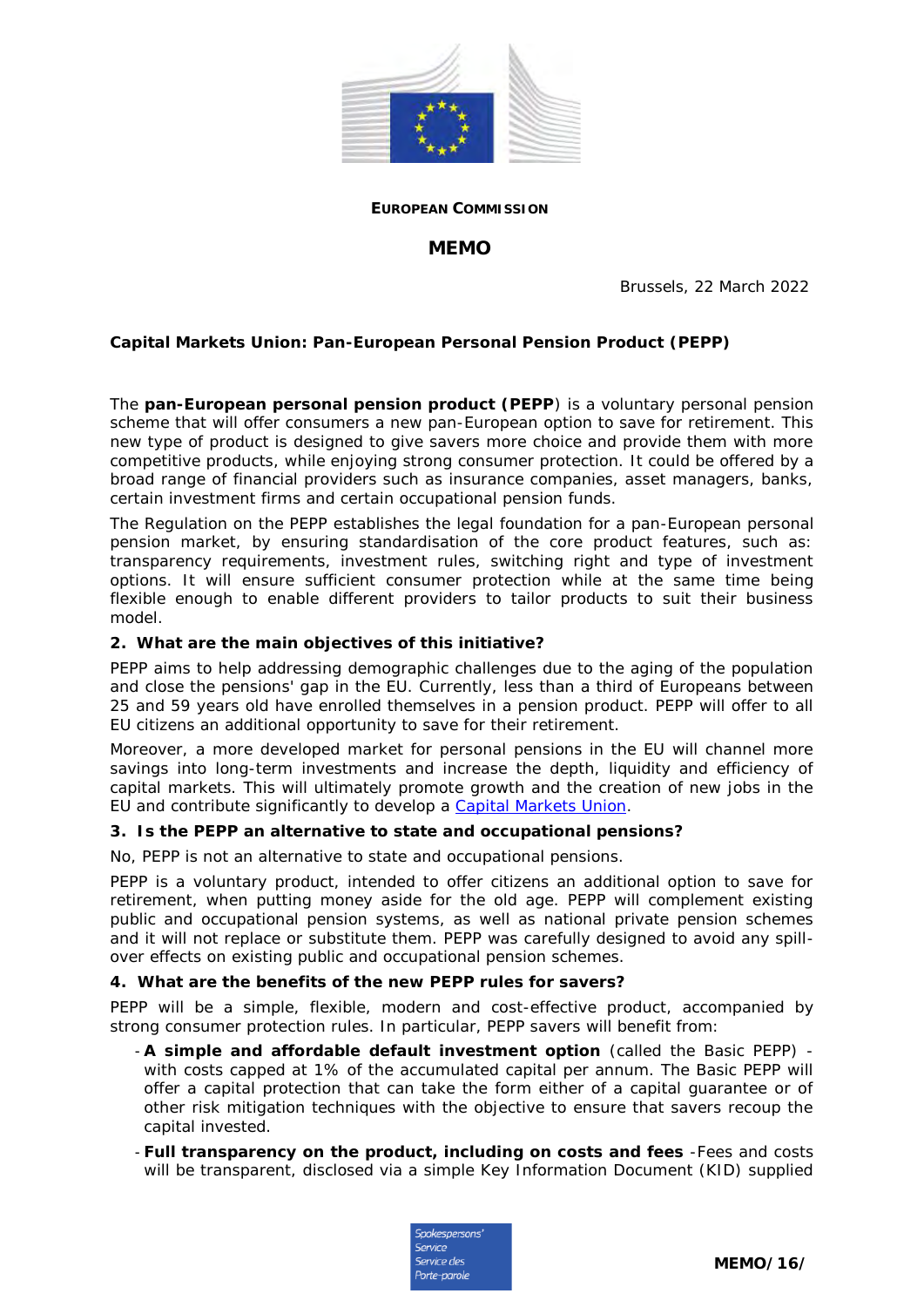before the purchase, as well by a standardised pension benefits statement during the product lifetime.

- **Full mandatory advice**  Consumers will also benefit of full mandatory advice, to enable them to make an informed decision before purchasing a product. They will also benefit of personalised advice before retirement in order to choose the most suitable form of out-payments to their needs.
- **A flexible product**  Standardisation of core features will be combined with flexibility to cater for national differences, so that savers can benefit of national incentives, where these exist.
- **A competitive product**  Savers will benefit from increased competition between PEPP providers. In addition, the possibility for savers to switch providers regularly, every five years, at capped costs will further stimulate competition on the market, ultimately resulting in better quality products.
- **A more attractive product**  PEPP will be a modern product that can be distributed and purchased online, which will make it more attractive for young Europeans.
- **A more portable product**  Providers will be able to offer PEPPs on a pan-European basis, allowing savers to continue saving in the same product, when they change residence across borders in the EU. In case portability is not available, consumers can switch provider free of charge or can continue to contribute to the PEPP of the previous country residence.

In other words, the PEPP will offer additional incentives for people to save for their pension, alongside the occupational and state-based pensions available today. With PEPP in place, the European market for personal pension products would grow significantly faster.

**5. What are the benefits of the new PEPP rules for providers?**

With the new Regulation, **PEPP providers** will benefit from a true single market for personal pensions and from facilitated cross-border distribution, including an EU passport. Furthermore, thanks to the standardisation of the core PEPP features, providers will also be able to sell PEPPs online and to distribute them in several Member States with one single product registration.

**Insurers**, which represent the bulk of the personal pension market today, will benefit from expanding their activities from mostly domestic to cross-border distribution in the EU, reaping the benefits of scale and of asset pooling.

**New market entrants**, such as asset managers, will be able to compete with more traditional providers (such as insurance companies). More generally, PEPP will offer new business opportunities to a variety of providers that could operate on a cross-border basis, in particular in those Member States where the supply of personal pension products is limited.

**6. Will the PEPP benefit from tax incentives at national level?**

Nowadays, taxation is still primarily in the Member States' hands. It is then up to Member States to decide whether PEPP can benefit from any tax incentives or not. Consequently, at this stage, the new PEPP Regulation does not cover such incentives.

However, in a Tax Recommendation issued in June 2017, the Commission already encouraged Member States to grant PEPPs the same tax treatment as similar existing national personal pension products, even if they do not match all national criteria for tax relief.

In practical terms, in order to create a level playing field for PEPPs towards existing personal pension products in the Member States, the Commission encourages the exchange of best practices between Member States on the taxation of their current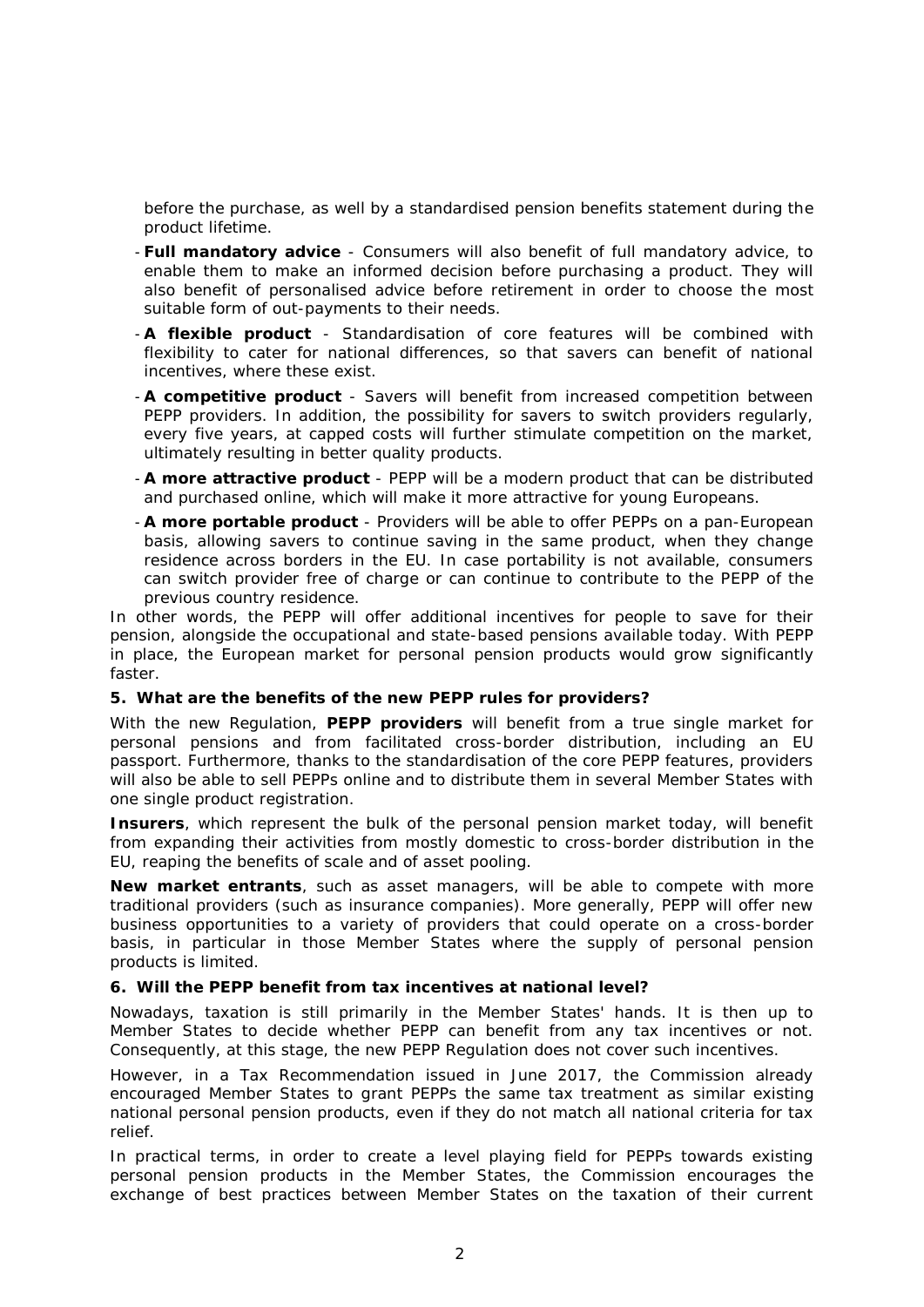personal pension products. This approach will ultimately bring Member States' tax rules on personal pension products closer to each other.

**7. What are the next steps and when will the first PEPP come to the market?**

The PEPP regulation started to apply on 22.2.2022. This means that PEPP providers and distributors can set up and get licensing for PEPPs as of that date. The first PEPPs are expected to come to the market any time soon.

**Frequently asked questions by consumers**

**1. Who can save in a PEPP?**

PEPPs will be available to all citizens who are keen to save for retirement no matter if they are employed, unemployed, self-employed/independent workers who are working or studying. PEPPs could be particularly attractive to both mobile citizens and self-employed individuals who are not participating in state-based or occupational pension provisions. Young people could also benefit from starting to save for retirement early: the longer the investment horizon, the more the PEPP can contribute to income in retirement.

**2. Can a third country national subscribe to a PEPP?**

Yes. Under the PEPP Regulation, PEPP is available to any individual having his/her residence in one of the EU Member States, irrespective of his/her nationality and whether employed or not.

**3. How much does it cost to subscribe to a PEPP?**

This will depend on the provider, the characteristics of the product and the type of investment option. All PEPP providers will need to offer an affordable default investment option (called the " Basic PEPP") with costs and fees capped at 1 % of the accumulated capital per year.

**4. Who can design a PEPP?**

A PEPP can be designed by a wide range of providers, including insurance companies, banks, asset managers, certain investment firms and certain occupational pension funds (IORPS) - that fulfil the eligibility criteria provided by the PEPP Regulation.

**5. Who can sell a PEPP?**

A PEPP can be sold by any PEPP providers, any investment firms authorised to provide investment advice, or any insurance intermediaries.

To sell a PEPP, it is not mandatory for providers to be the designers of the product, as long as it is still compatible with the sectorial law applicable to the provider. This also applies to insurance intermediaries and investment firms authorised to provide investment advice.

**6. How can I find a PEPP product and/or provider?**

Citizens interested to buy a PEPP may contact a PEPP provider or PEPP distributor selling such products. To identify PEPP products available in their Member State and their corresponding PEPP provider and/or distributor, citizens can consult the central PEPP register identifying all PEPPs registered under the PEPP Regulation.

This is kept by the European Insurance and Occupational Pensions Authority (EIOPA) and is made publicly available in electronic format. Access to the Register is free of charge.

LINK PEPP REGISTRY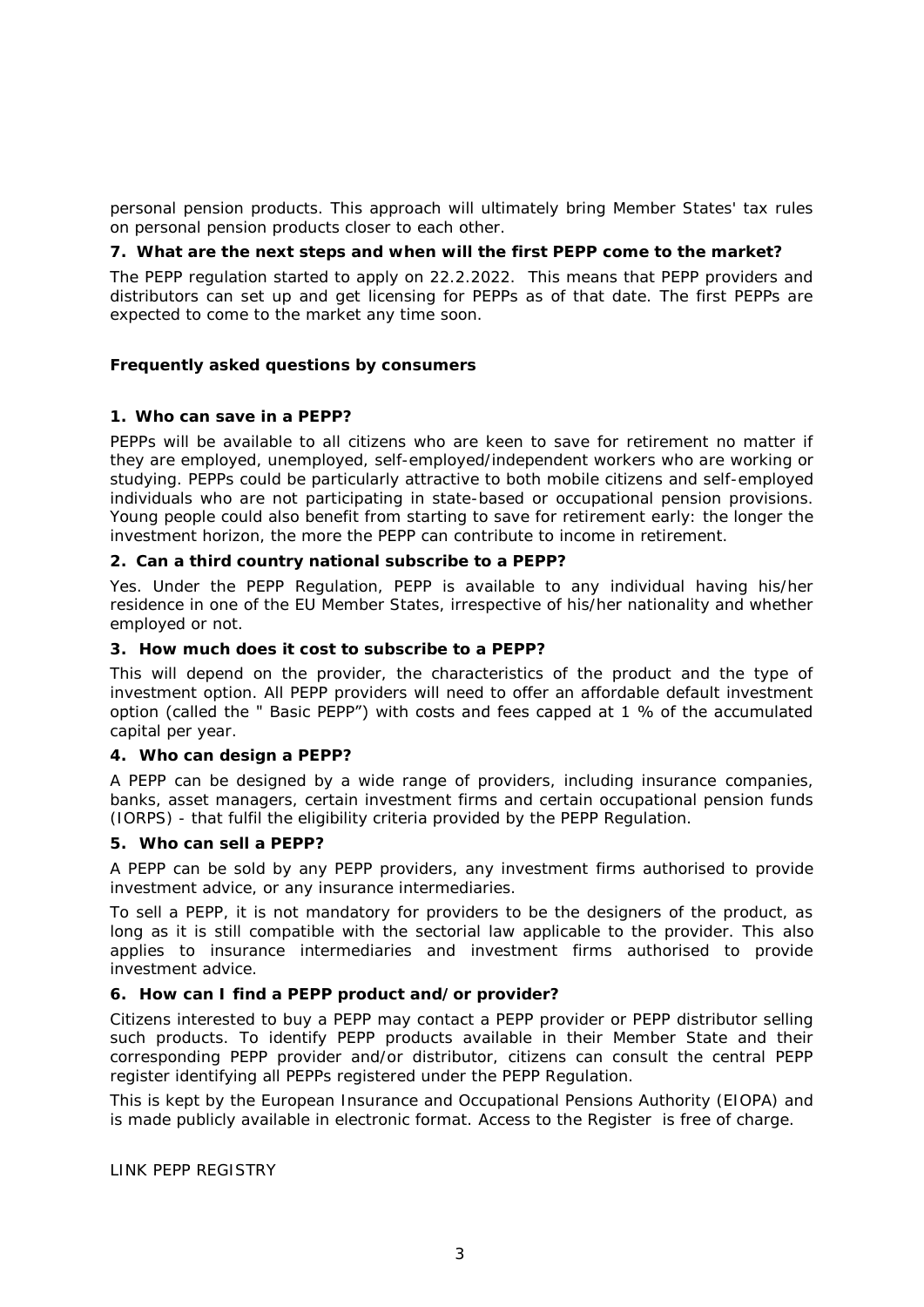**7. How can I choose a PEPP that suits my needs?**

PEPP savers and PEPP distributors will need to provide prospective PEPP savers with comprehensive advice before the signature of the PEPP contract, in order to enable them to take a fully informed decision and choose the product that best suits their needs.

In particular, PEPP providers and PEPP distributors will need to do a full test to determine whether the product they propose is suitable to the prospective PEPP saver's needs or not. In addition, PEPP savers will benefit from personalised pension benefit projections.

**8. Can I change investment options?**

Yes. If the PEPP provider offers more than one investment option, a PEPP saver will be able to choose a different investment option after a minimum of five years from the conclusion of the PEPP contract and, in case of subsequent changes, after five years from the most recent change of investment option. PEPP providers may allow PEPP savers to change their investment option more frequently.

**9. Can I get out of my PEPP if I am not satisfied with its performance?**

Yes. The PEPP saver will be able to switch PEPP provider after a minimum of five years from the conclusion of the PEPP contract and in case of subsequent switching, after five years from the most recent switching. The PEPP provider may allow PEPP savers to switch PEPP providers more frequently.

**10. Can I continue to contribute to my PEPP when I change residence in another EU Member State?**

Yes. PEPP savers can continue to contribute to the same PEPP when they change residence in another EU Member State, either by opening a PEPP sub-account with the same PEPP provider in their new Member State of residence (in case such option is available with their PEPP provider) or continuing to contribute to their existing PEPP subaccount.

In case their PEPP provider does not provide for such an option in the new Member State of residence, PEPP savers have the right to switch PEPP provider immediately and free of charge.

**11. Can I continue to save within my PEPP if I change residence outside of the European Union?**

A PEPP can be offered only on the EU territory. However, a PEPP saver changing his or her residence outside of the European Union can continue in principle to save within his or her PEPP once he/she changes back his or her EU residence, without prejudice of the conditions for accumulation provided at national level.

PEPP savers intending to change their residence outside the EU should seek personalized advice on the consequences of such a move on their savings, in particular on the tax relief, given the diversity of Member States requirements for tax relief.

**12. How will I get my retirement income and how can I identify the most suitable form of out-payments?**

PEPP providers can offer PEPP savers one or several type of out-payments (annuities, lump sum, regular drawdown payments or a combination of these).

PEPP savers will be able to choose the form of out-payments for the decumulation phase when at the conclusion of a contract and when opening a new sub-account. The decumulation phase corresponds to the period of time when the saver starts receiving the savings accumulated under one of the forms indicated above.

PEPP savers with benefit of advice on the form of out-payments before the purchase of the product, as well as before the start of the decumulation phase. For instance, savers will be able to tailor the type of out-payment to match their personal needs, e.g. to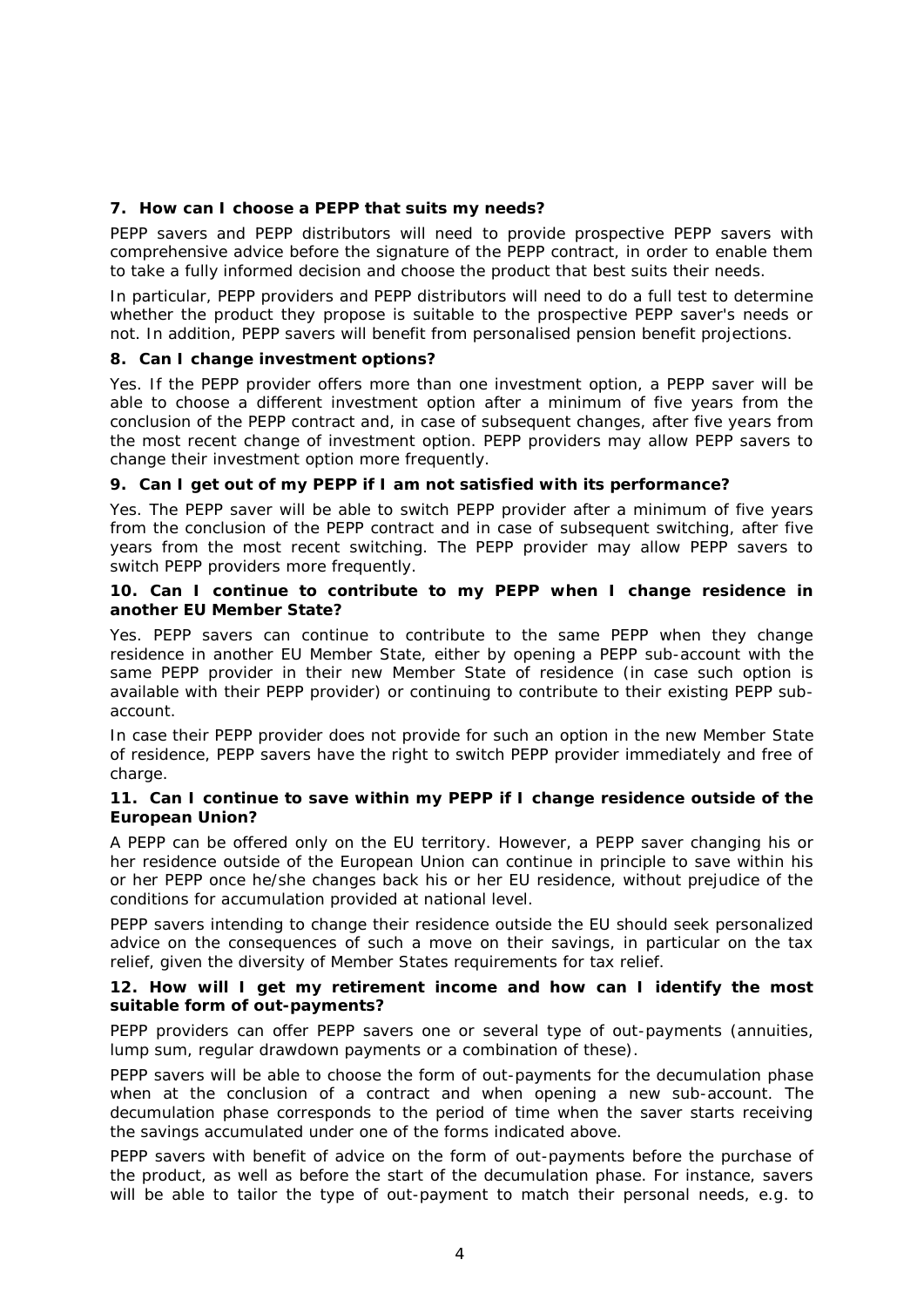protect against longevity risk. This means that:

- Before the purchase of the product, PEPP providers and distributors will have the obligation to check PEPP savers' retirement needs and in particular the choice of annuities.
- At the time of decumulation, PEPP providers and distributors will have to offer the PEPP saver personal retirement planning advice, including a personal recommendation to the PEPP saver on his or her optimal form of out-payments. If a lump-sum payment is not in line with the retirement- related needs of the PEPP saver, the advice will be accompanied by a warning to that end.

Member States may incentivise different form of out-payments. This flexibility will allow PEPP providers to adapt their product to national requirements for tax relief, so that PEPP savers are eligible for tax incentives, where such incentives exist.

**13. Can I change my initial choice of form of out-payments?**

If PEPP providers provide different forms of out-payments, savers will be allowed to modify the form of out-payments of each sub-account one year before the start of the decumulation phase, at the start of the decumulation phase and at the moment of switching.

**Frequently asked questions for professionals**

**1. Who is in charge of granting the PEPP label?**

The European Insurance and Occupational Pensions Authority (EIOPA) will maintain a central register in which it will register PEPPs, on the basis of the decision taken by national competent authorities.

LINK EIOPA REGISTRY

### **2. Who is in charge of supervising PEPP providers?**

PEPP providers will be supervised by their national competent authorities. To achieve supervisory convergence, EIOPA will also monitor the evolution of the market.

In order to ensure the same standards of consumer protection across the EU, EIOPA will have also the power to issue a temporary ban or restriction of the marketing, distribution or sale of specific PEPPs within the whole European Union. This would happen in case there is a significant consumer protection concern or a threat to the orderly functioning and integrity of financial markets or to the stability of the whole or part of the financial system in the Union and subject to certain specific conditions.

**3. What are the main characteristics of the Basic PEPP?**

The Basic PEPP (i.e. the default investment option) can take the form either of a guarantee or of other risk mitigation techniques aiming at preserving the PEPP savers' capital. This flexibility will encourage competition between different categories of PEPP providers (including providers that cannot offer guarantees) and lead to a broader choice for PEPP savers that can opt for a product that is more adapted to their specific needs.

As regards costs and fees for the Basic PEPP, they will be capped at 1% of the accumulated capital per annum.

**4. How will capital protection work for the Basic PEPP?**

The nature of the capital protection will depend on the type of Basic PEPP.

For the Basic PEPP with a guarantee, PEPP savers will have a legal obligation to ensure